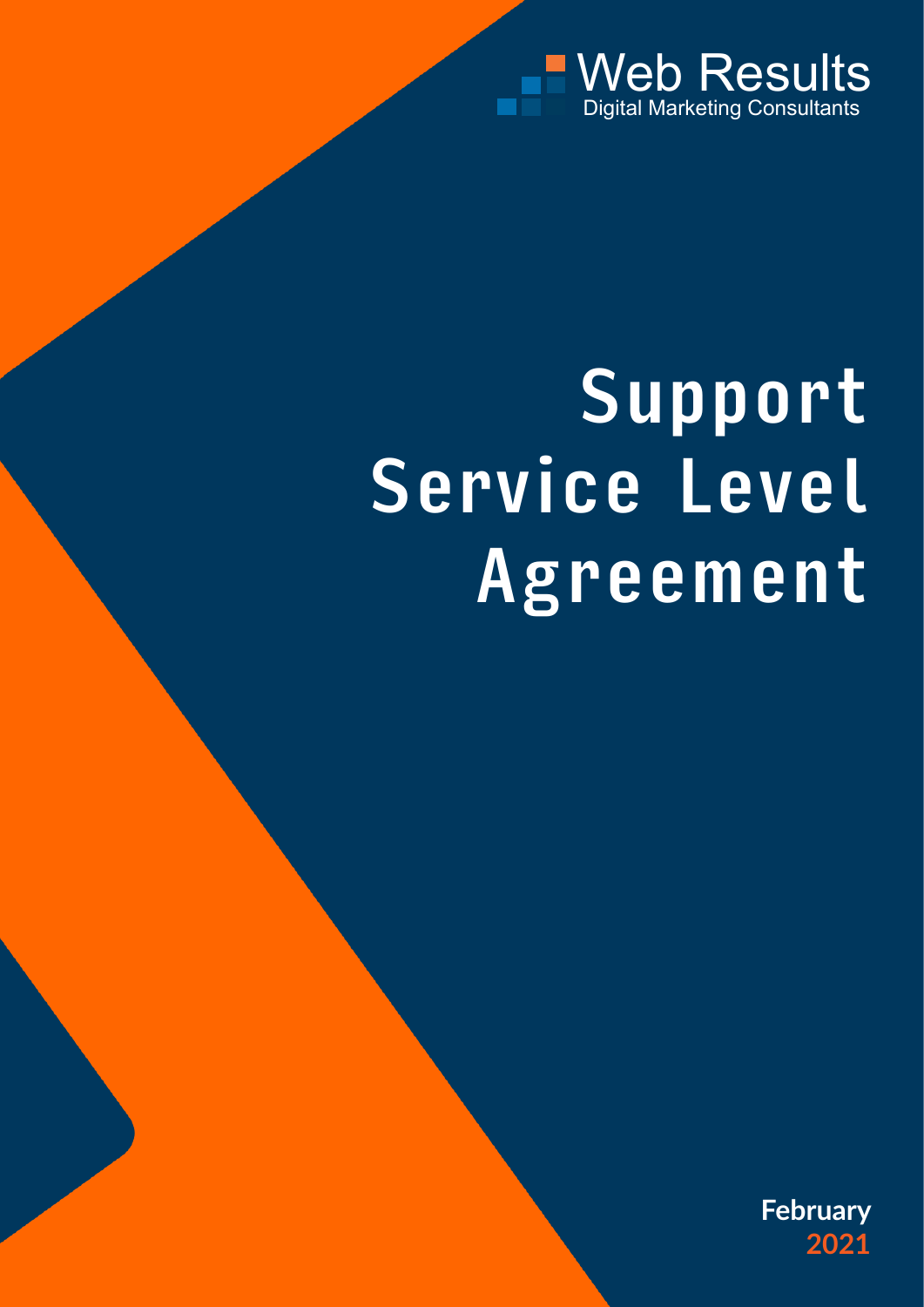#### 1. General Overview

This document defines the level of service provided by Web Results Direct Limited in respect of support which may be required that arises from our web design, hosting and digital marketing services. Our objective is to always provide a high quality of service to eligible clients by allowing the prioritisation of support requests and responding within specific timeframes.

#### 2. Service Description and Scope

This Support Service Level Agreement specifically relates to those clients which have an agreed payment plan or other support arrangement in place, whether that be a maintenance plan, a fixed or variable allocation of time for support and development work, or an agreed hourly rate for such work.

Clients that do not have such an agreement should contact us and we will be pleased to discuss what support options might be suitable.

This agreement covers any support or hosting services that have been explicitly agreed between the client and Web Results Direct either by way of email or other documented method.

For clients on a monthly plan, a maximum of one month's unused time may be carried forward to the following month.

### 3. Requesting Support

Web Support is provided primarily by opening a ticket via our dedicated support ticket system: https://webresultsdirect.com/support. You will need to register your free account if you do not already have one with us.

After you have opened a ticket an automated response will be sent confirming that your request has been received and a reference number will be provided. Please quote this number if following up a support ticket. Requests made via the support ticket system are processed during normal hours of operation as described in section 4. below.

If submitting more than one support request of a similar priority level you must tell us if you want these dealt with in a certain order, otherwise, they will generally be processed in the same order that we receive them.

Where we receive multiple requests for work from different people at the same company, these will generally be dealt with in the order they are received, unless you tell us otherwise.

Where a support request is received that is of a higher priority than an existing request, unless you tell us otherwise, the higher priority request will normally be dealt with first.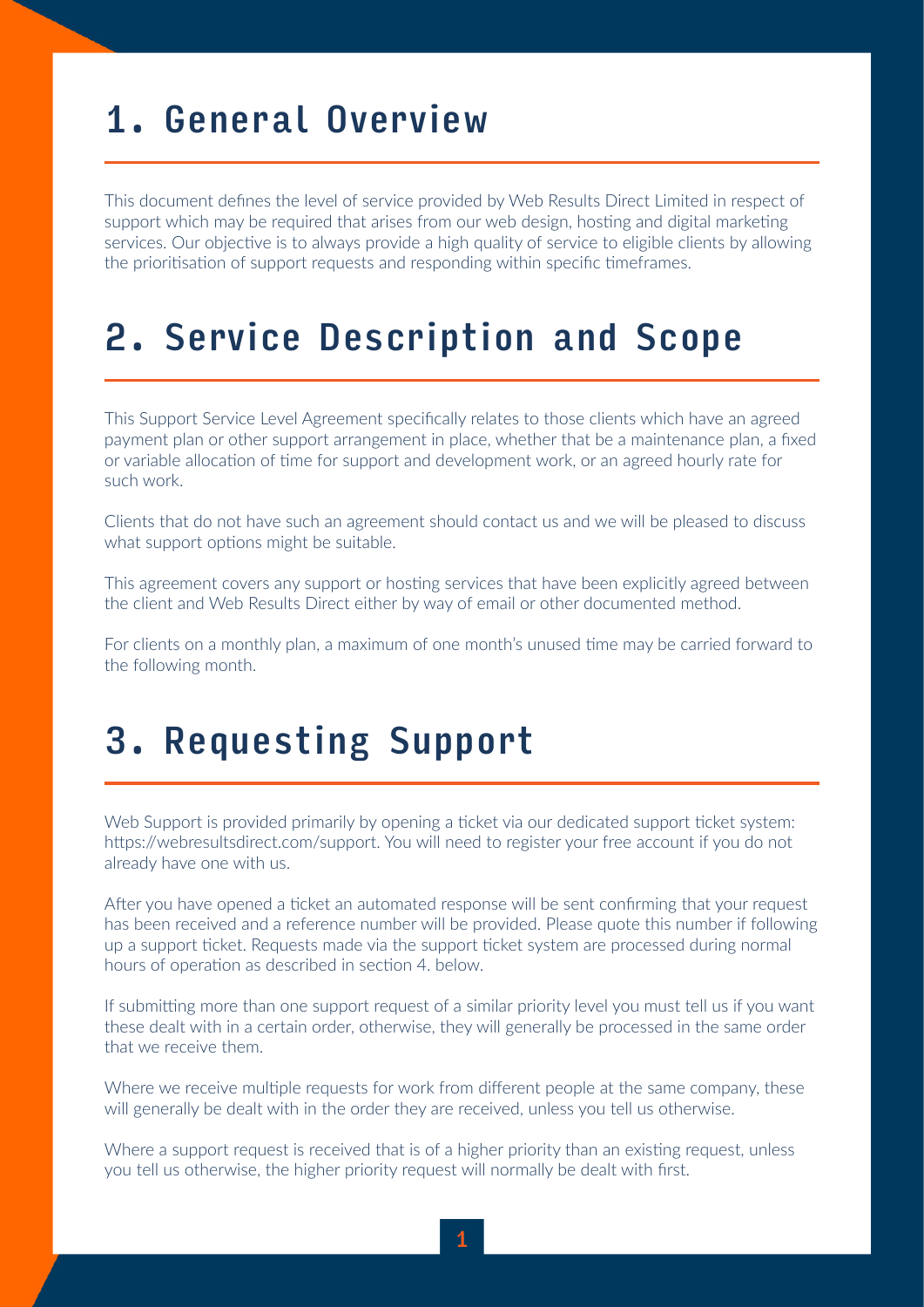### 4. Service Hours

Web support is provided between **9.30am and 5.30pm Monday to Friday.**

Unless urgent (see response times table below), tickets that are raised after 3.30pm will be processed and responded to the next working day.

Out of hours email requests or telephone messages will generally be responded to the next working day.

#### 5. Response Times

Web Result Direct will use the following guidelines to prioritize web support requests, with the goal of starting work on the problem within the target timeframe.

Other than level 1 requests, tickets that are raised after 3.30pm will be processed and responded to the next working day.

| <b>Priority</b><br>Level | Category    | <b>Example of Type of Issue</b>                                                                 | <b>Approx. Response</b><br>Time   |
|--------------------------|-------------|-------------------------------------------------------------------------------------------------|-----------------------------------|
| 1                        | Urgent      | Website goes totally offline or is hacked                                                       | <b>Within 2 business</b><br>hours |
| $\overline{2}$           | <b>High</b> | Major functionality issue, such as important pages<br>not loading properly or forms not working | <b>Within 4 business</b><br>hours |
| 3                        | Normal      | General updates/changes or minor functionality<br><i>issues</i>                                 | <b>Within 1 business</b><br>day   |
| 4                        | Low         | All other low priority requests                                                                 | <b>Within 3 business</b><br>days  |

#### **Note that the above are response times. We will aim to respond within these timeframes and will then provide an estimated fix time.**

In the event of an urgent situation arising outside or working hours, please email emergency@ webresultsdirect.com and we will do our best to assist if at all possible.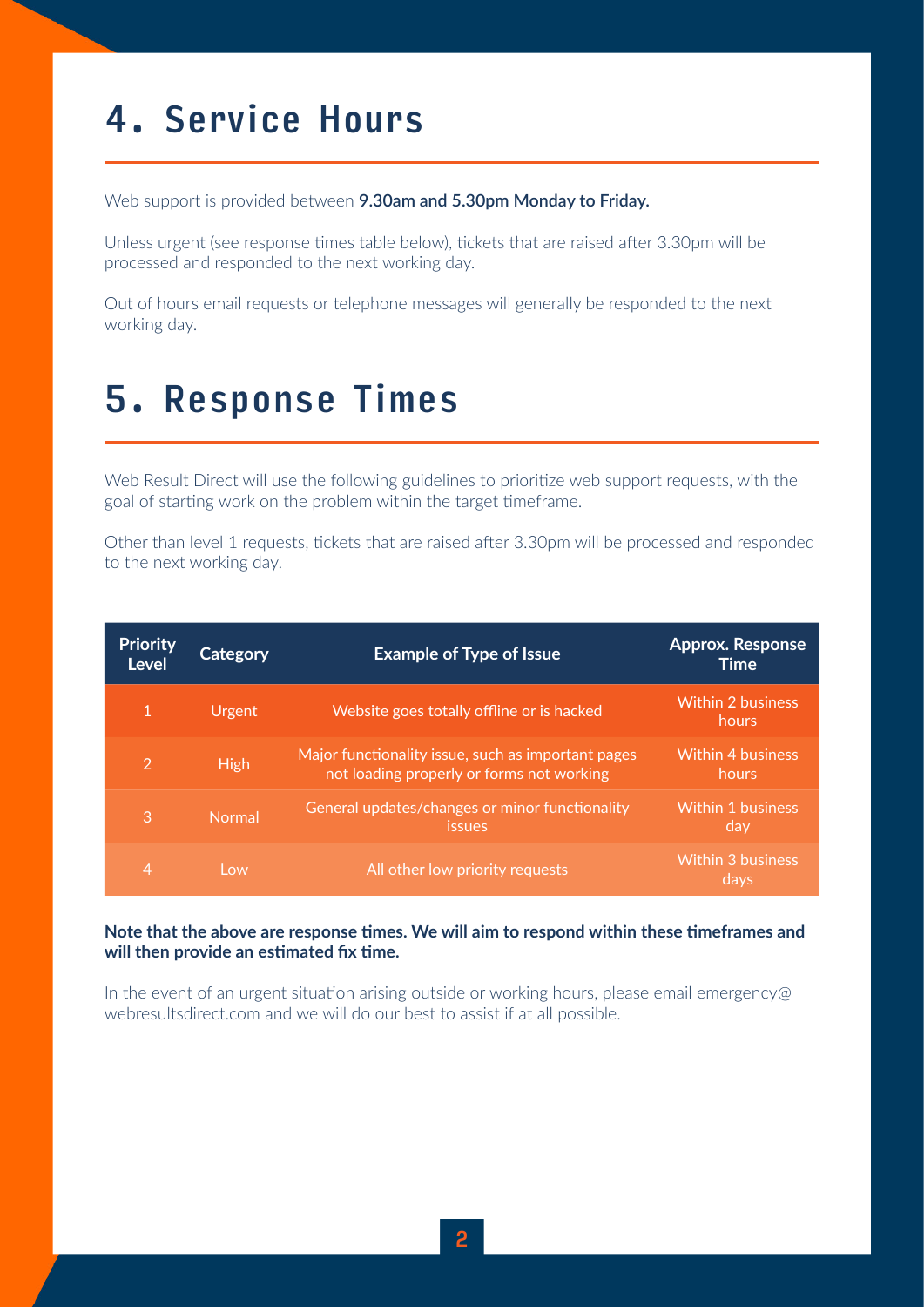# 6. Support Limitations

There may be times when we are unable to reply to support requests within the response times shown in the above table due to circumstances outside of our control, such as technology outages or other external factors. In such instances we will aim to respond as soon as we are able.

Actual response times may be shorter or longer than stated in the above table, depending on the volume of requests being handled at any one time.

### 7. Customer Responsibilities

Customer responsibilities in relation of this Agreement include:

- Using the contact methods described in section 3. (above) to request support services,
- Providing sufficient and accurate information to allow us to assess the problem and provide an estimated fix time,
- Updating us with any changes or additions to the support request that might occur between the request being raised and us fixing the issue,
- Providing any information required for us to complete the work e.g. logins, images, copy etc.

## 8. Escalation and Complaint Resolution

If for any reason you are not satisfied with the level of service received in relation to a web support request, please contact your account manager or our CEO Steve Coopersteve@webresultsdirect.com.

Your case will be reviewed, and we will respond to you with the action taken.